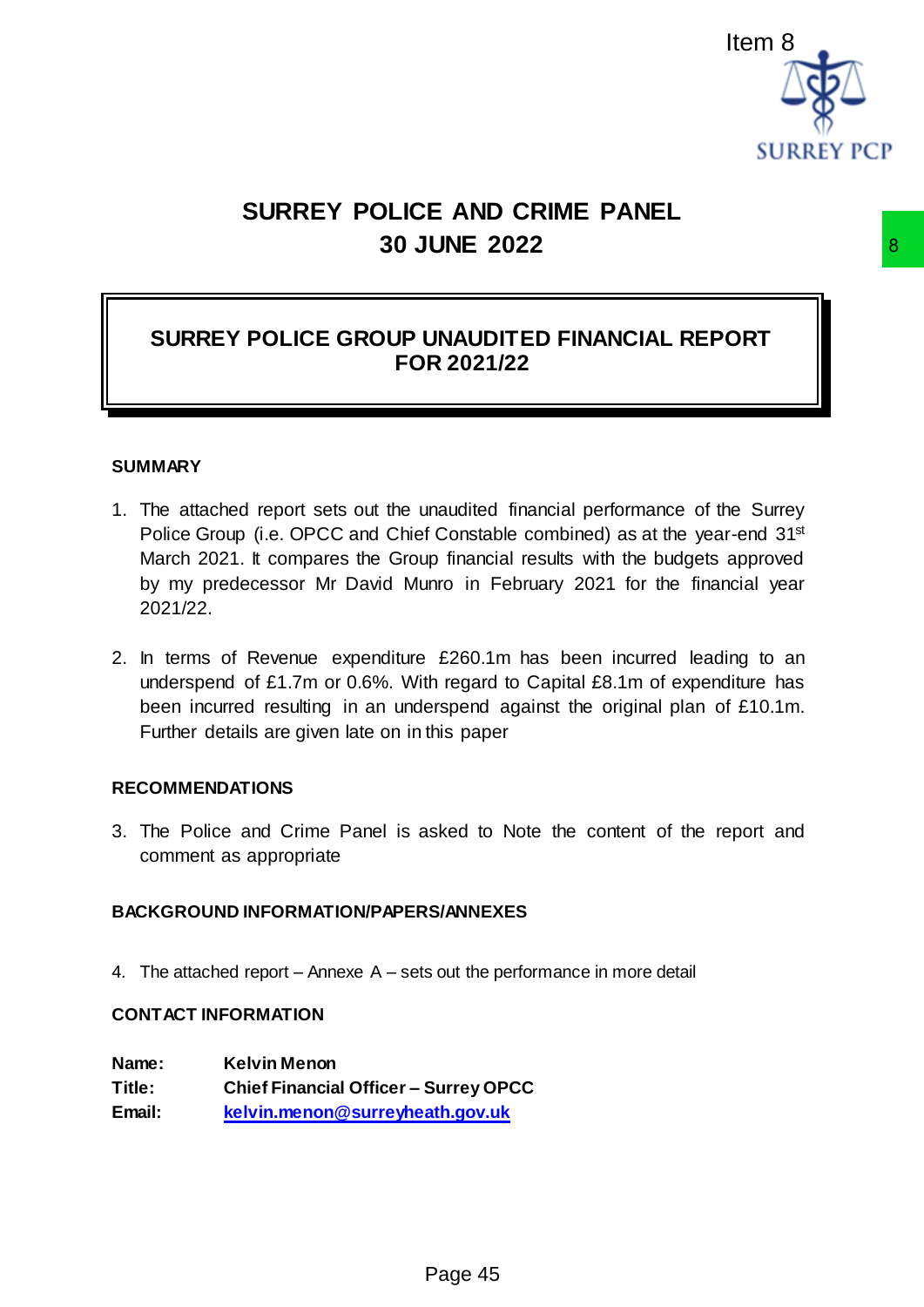# **Annexe A**

# **Unaudited Financial Outturn Report for 2021/22**

#### **Introduction**

1. This report provides the force budget and capital position for Surrey Police Group as at 31st March 2022. The figures presented are draft and may subject to change until the external audit sign the annual statement of accounts. It does however give a reasonable indication to Members of the performance for the year

## **Group Revenue Financial Performance for the Year**

2. The Surrey Police Group, which consists of the Force and the OPCC, has a revenue underspend of £1.7m for the year as shown in the table below:

|                                                                                                                                           | <b>Total</b><br>2021/22<br><b>Budget</b><br>£m                             | <b>Total</b><br>2021/22<br>Outturn<br>£m | <b>Variance</b><br>£m |
|-------------------------------------------------------------------------------------------------------------------------------------------|----------------------------------------------------------------------------|------------------------------------------|-----------------------|
| <b>OPCC</b>                                                                                                                               | 2.8                                                                        | 2.6                                      | (0.2)                 |
| Force                                                                                                                                     | 258.9                                                                      | 257.5                                    | (1.4)                 |
| <b>Group Expenditure</b><br>2021/22                                                                                                       | 261.7                                                                      | 260.1                                    | (1.6)                 |
| Less: Funding                                                                                                                             | (261.7)                                                                    | (261.8)                                  | (0.1)                 |
| <b>Net Group underspend</b><br>for year                                                                                                   | 0.0                                                                        | (1.7)                                    | (1.7)                 |
| to support major projects and meet future financial challenges. This is explaned<br>in more detail in the Reserves section of this paper. | 4. The Group underspend represents 0.7% of the budget and is shown in more |                                          |                       |

- 3. It will be proposed to the PCC that the underspend will be transferred to reserves to support major projects and meet future financial challenges. This is explained in more detail in the Reserves section of this paper.
- 4. The Group underspend represents 0.7% of the budget and is shown in more detail in the table below: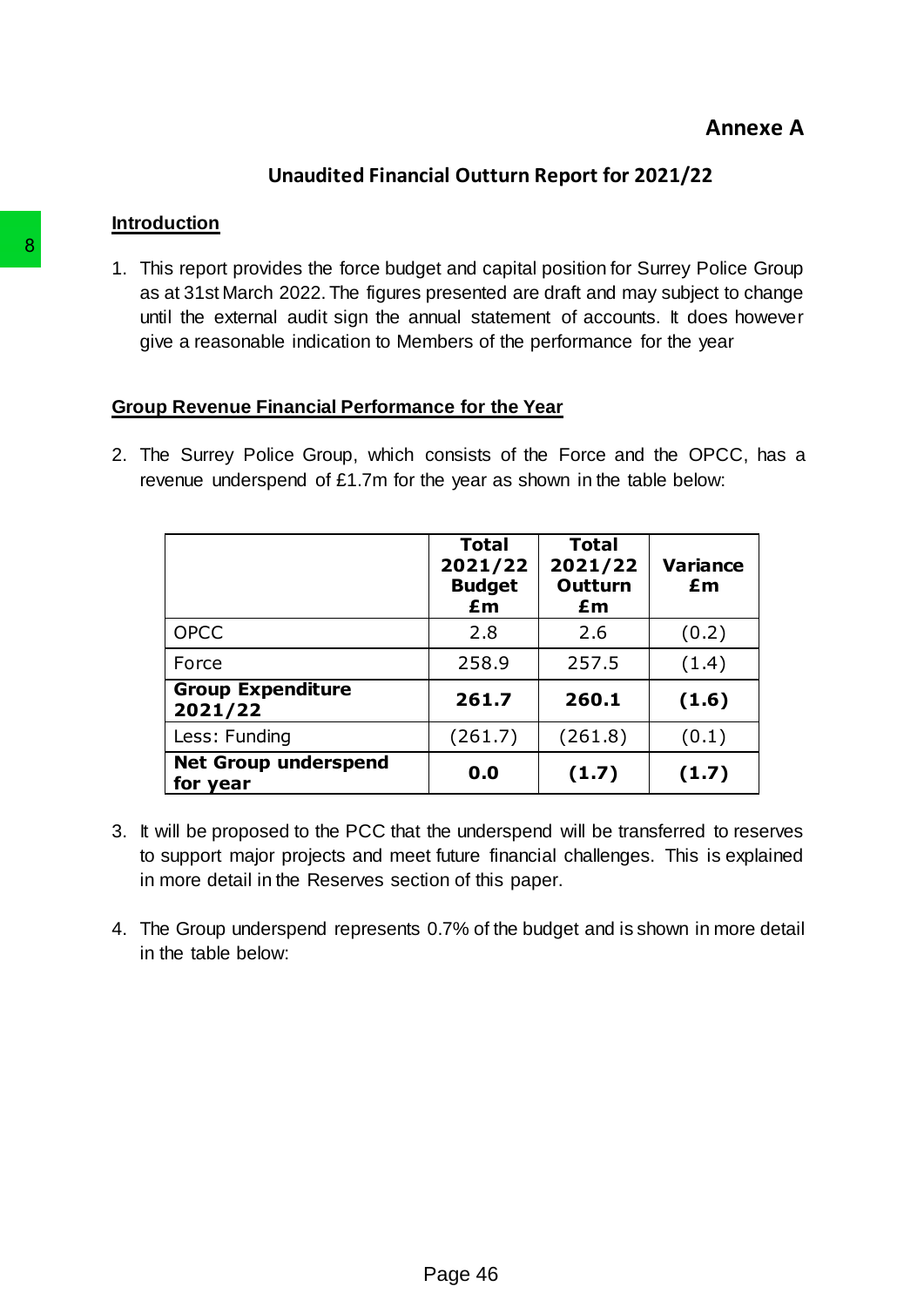| <b>Mar-22</b>                             |                     | <b>Full Year</b>    |                       |
|-------------------------------------------|---------------------|---------------------|-----------------------|
|                                           | <b>Actual £'000</b> | <b>Budget £'000</b> | <b>Variance £'000</b> |
| Payroll                                   | 215,166             | 218,861             | (3,695)               |
| Premises Related Expenditure              | 11,575              | 11,819              | (244)                 |
| <b>Transport Related Expenditure</b>      | 5,160               | 4,837               | 323                   |
| Supplies & Services                       | 35,860              | 33,283              | 2,577                 |
| Capital financing and Financial Reporting | 10.456              | 6,329               | 4,127                 |
| Grants & Income                           | (18, 132)           | (13, 403)           | (4, 729)              |
| Total                                     | 260,086             | 261,726             | (1,640)               |

5. Included within the figures above are the costs of running the OPCC which, at the year end, is £0.2m under budget. This is shown in the table below:

- 6. OPCC Operational costs represent 0.4% of group total group expenditure. They include things such as wages and salaries, office costs, audit and governance etc.
- 7. OPCC commissioned services includes services commissioned for victims, community safety and crime prevention. During the year almost £4.4m was given out and ringfenced funding of £2.8m was received from Government, including an additional £1.4m which was bid for and received in year.
- 8. The notes below are provided to give the Panel more detail on some of the key group expenditure areas.

## **Wages and Salaries**

9. Wages represents the largest category of expense for the group representing 84% of the budget. The underspend of £3.695m for the year is further broken down as follows: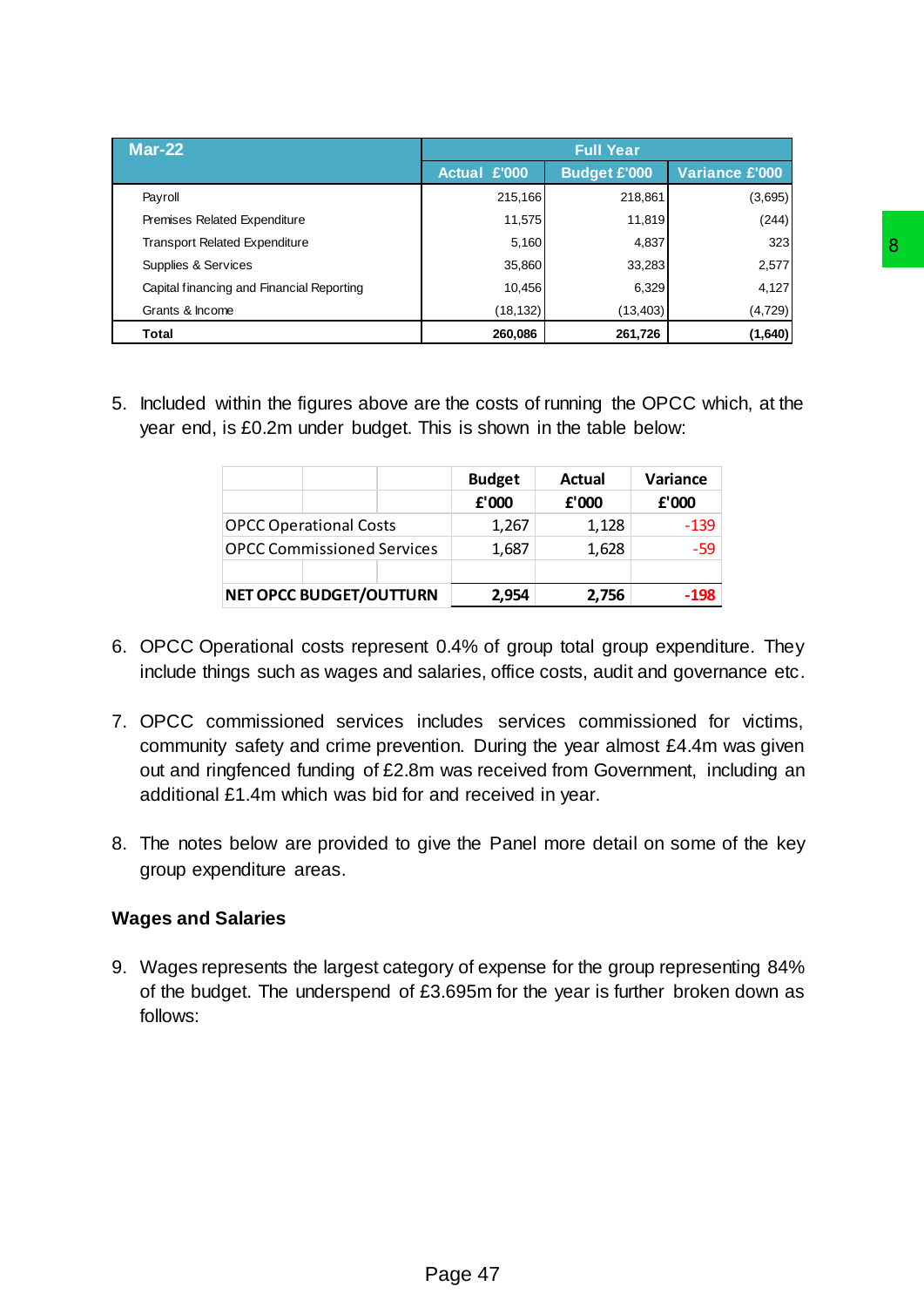| <b>Mar-22</b>                            |                     | <b>Full Year</b>    |                       |
|------------------------------------------|---------------------|---------------------|-----------------------|
|                                          | <b>Actual £'000</b> | <b>Budget £'000</b> | <b>Variance £'000</b> |
| Police Officer Pay                       | 122,753             | 126,604             | (3, 851)              |
| Police Officer Overtime                  | 6,385               | 4,890               | 1,495                 |
| Police Staff Pay                         | 77,052              | 78,692              | (1,639)               |
| Police Staff Overtime                    | 1,725               | 1.144               | 581                   |
| Other Employee Expenses                  | 4,290               | 4,313               | (23)                  |
| Temporary or Agency Staff                | 1,095               | 465                 | 630                   |
| Restructure, Training & Conference Costs | 1,865               | 2,753               | (888)                 |
| <b>Total</b>                             | 215,166             | 218,861             | (3,695)               |

10.The £3.9m underspend in Police Officer pay is made up of a number of different elements as follows:

#### a. Pay Rates

In the budget it was assumed that the average pay per officer would be £55,606 however it was in fact £54,159 leading to a pay rate saving of £3m

#### b. Officer Numbers

It was assumed in the budget that there would be an average of 2,106 officers in post during the year. In April 2021 there were 2,060 officers and this rose to a peak of 2,123 in January 2022 falling back to 2,085 in March 2022. When averaged out this was equivalent to 2,077 per month resulting in a saving of £1.6m. However, this needs to be offset with the 2% budgeted vacancy margin of £2.3m giving an overspend of £0.7m B We start Overrine<br>
The Employe Expenses<br>
Temparary or Agency Start<br>
Temparary or Agency Start<br>
Tematary or Agency Start<br>
Text<br>
Text<br>
Text<br>
Text<br>
Text<br>
10. The £3.9m underspend in Police Officer pa<br>
elements as follows:<br>

#### c. Secondments and allowances

The force benefitted from additional income of £1.6m from seconded employees to other Forces for example for G7 and the Climate conference.

11.The £1.6m underspend in Police Staff pay is also made up of a number of different elements as follows:

## a. Pay Rates

In the budget it was assumed that the average pay per officer would be £39,938 however it was in fact £39,983 leading to a pay rate overspend of £0.1m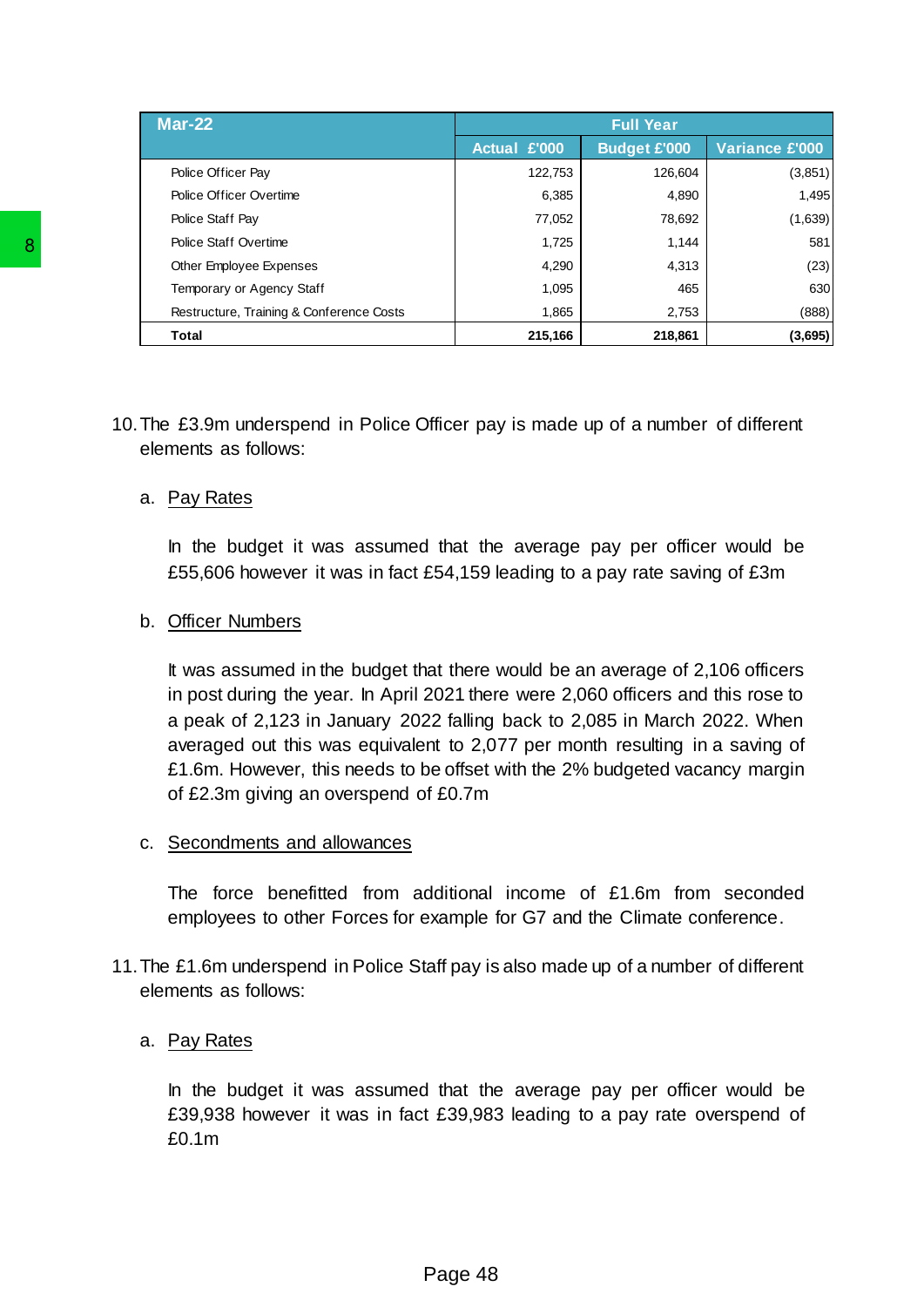## b. Staff Numbers

It was assumed in the budget that there would be an average of 2,023 staff in post during the year. In April 2021 there were 1,864 staff but this fell to 1,819 in December 2021 rising to 1,842 in March 2022. When averaged out this was equivalent to 1,850 per month resulting in a vacancy saving of £6.9m. However, this needs to be offset against the 5% vacancy rate of £4m and the central vacancy rate of £2m, both of which are built into the budget, leading to a net saving of £0.9m.

## c. Secondments and allowances

As a result of there being so many vacant posts there was a saving of £0.8m in shift allowances.

- 12.Overtime costs for both officers and staff exceeded the budget by £2.1m. This averages out at £3,215 per officer and £932 per member of staff. Overtime was driven by a combination of vacancies, secondments, and sickness. For officer's neighbourhood teams and joint ops had the largest overtime cost whereas for staff it was contact and specialist crime. In esulting in a vacancy saving of £6.9m.<br>
In equisit the 5% vacancy rate of £4m and the<br>
drapaint the 5% vacancy rate of £4m and the<br>
drapaint posts there was a saving of £0.8m<br>
and staff exceeded the budget by £2.1m. Th
- 13.Agency costs were £0.6m over budget due to staff being required in Operations Command, DDaT and Commercial & Finance Services. This was due to the fact that it was either not possible to recruit permanently or specific skills were required for a particular project.
- 14.Training & restructuring underspent by £0.9m in the main due to Police Now and DHEP university fees being less than expected. There were also additional savings due to training being delayed due to covid and other considerations.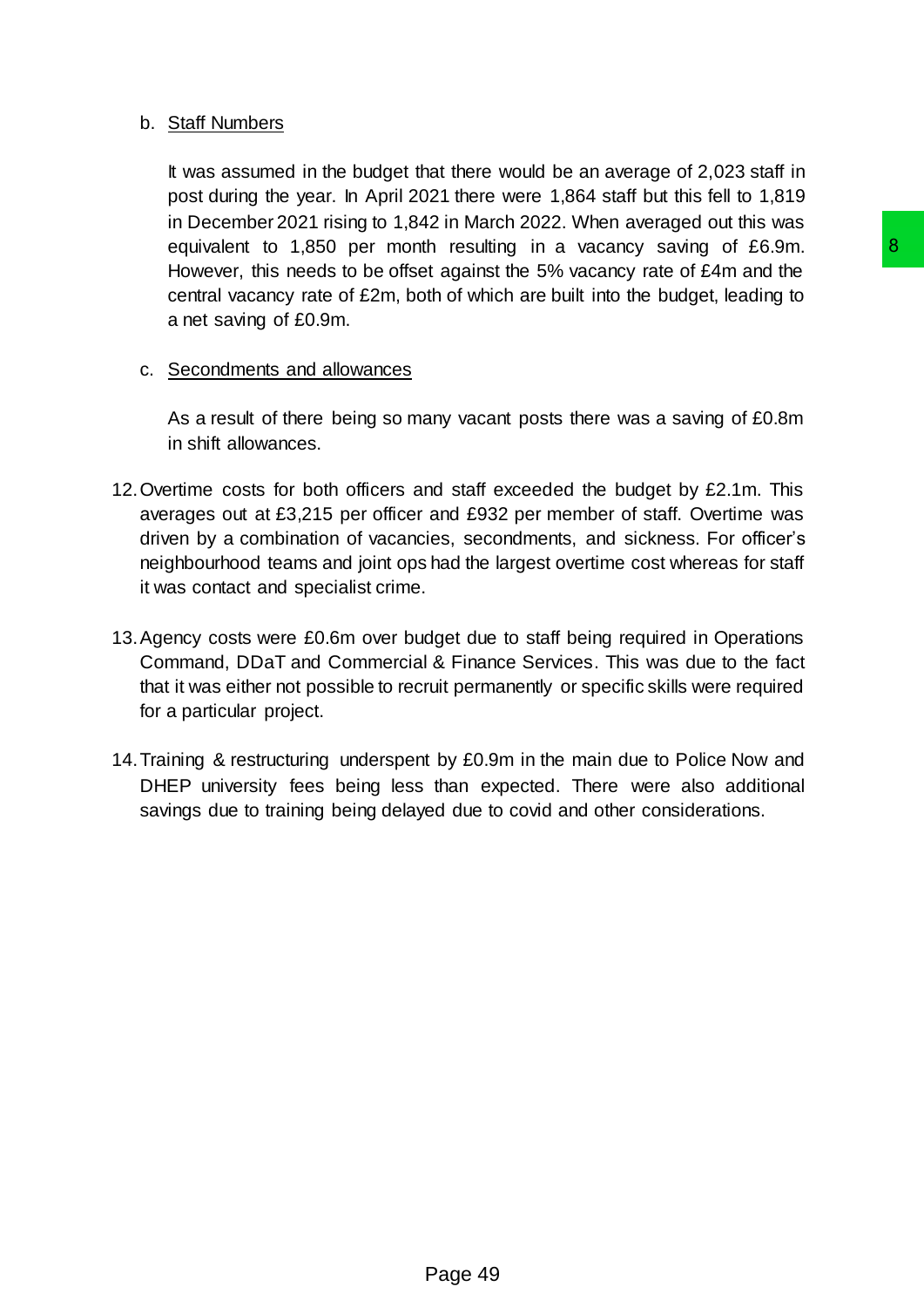## **Non-pay Budgets**

15.Non pay cost budgets were overspent by £2.1m and are shown in the table below:

| Mar-22                                    |              | <b>Full Year</b>    |                |
|-------------------------------------------|--------------|---------------------|----------------|
|                                           | Actual £'000 | <b>Budget £'000</b> | Variance £'000 |
| Premises Related Expenditure              | 11,575       | 11,819              | (244)          |
| <b>Transport Related Expenditure</b>      | 5,160        | 4,837               | 323            |
| Supplies & Services                       | 35,860       | 33,283              | 2,577          |
| Capital Financing and Financial Reporting | 10,456       | 6,329               | 4,127          |
| Grants & Income                           | (18, 132)    | (13, 403)           | (4, 729)       |
| Total                                     | 44,920       | 42,865              | 2,055          |

- 16.Premises by £0.2m being made up of underspends in business rates, utilities and general cleaning
- 17.Transport overspent by £0.3m most of which related to fuel and servicing.
- 18.Supplies & Services was overspent by £2.5m. Of this £1.7m is due to legal costs on claims, consultants' costs relating to BTF and the charging to revenue of costs associated with Leatherhead now that the decision has been made to re-develop Mount Browne. The remainder relates to ICT projects such as Storm offset by savings on equipment and forensics. In addition, unbudgeted expenditure relating to grants, such as safer streets, is also shown here but offset by unbudgeted income below.
- 19.Financing is showing an overspend of £4.1m, which relates funding used to fund capital projects in areas such as BTF, IT Hardware, Digital Recording, and Smart Storm. The Government provide almost no capital grant, so all capital expenditure has to be funded from revenue, borrowing or capital receipts.
- 20.Income is £4.7m over budget and includes any income the Force receives which is not Core Government Grant or Council Tax. Specialist Crime received higher than expected income for Surrey officers posted to regional units (£1.1m); Operations have higher income than expected (£0.4m) largely due to COP26 and G7 reimbursement; People Services are reported additional income against officers posted on Secondment (£0.7m) together with higher than expected Apprenticeship Levy (£0.1m). The PCC for Surrey received an overachievement of income of government funding (£1.6m) for victim support offset by payment of the grants Remetal Speeding<br>
Transport Related Expenditure<br>
Supplets & Services<br>
Capital Financing and Francial Reporting<br>
Capital Financing and Francial Reporting<br>
Total<br>
16. Premisses by £0.2m being made up of under<br>
general cleani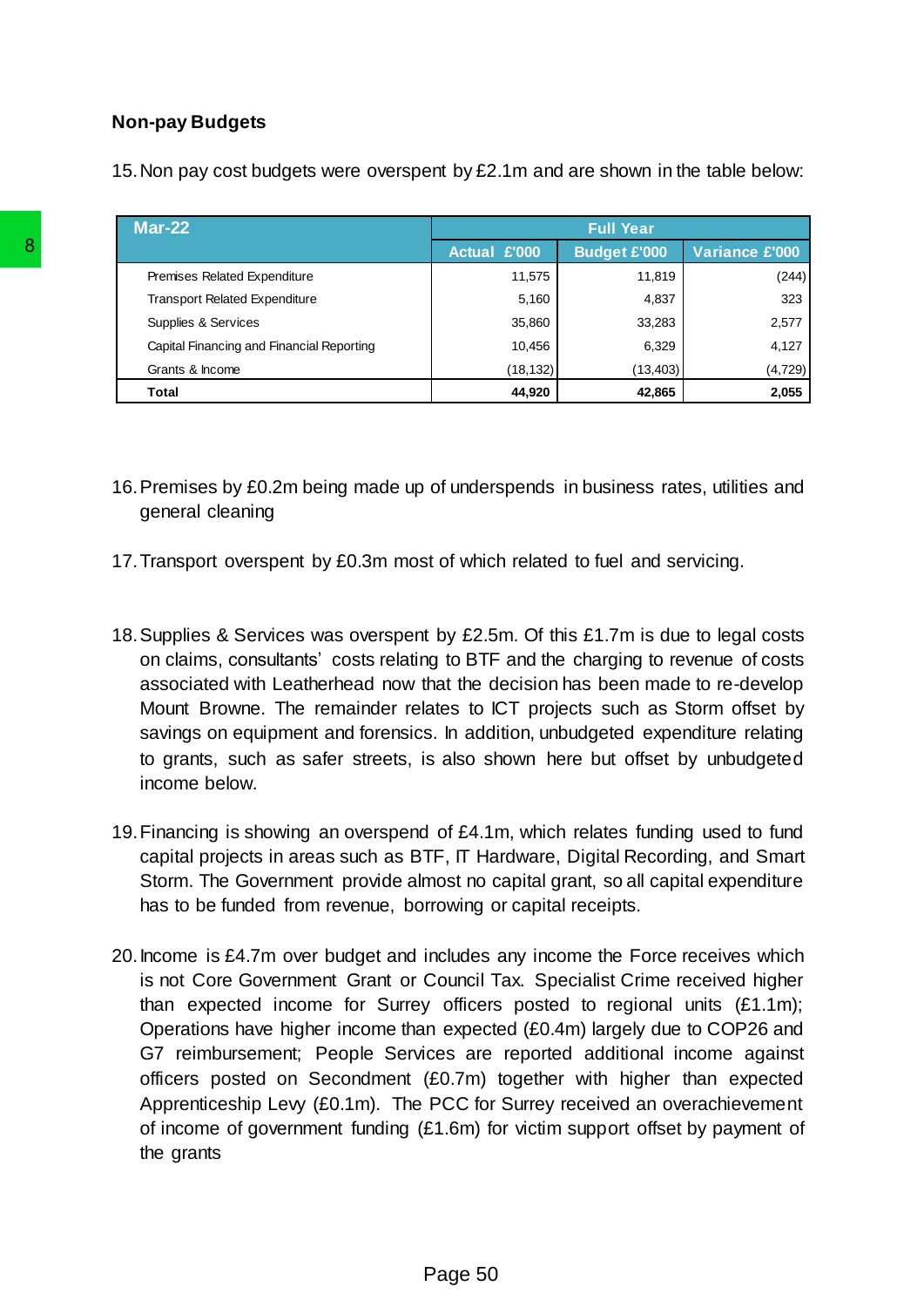# **Delivery of Savings**

21.The whole of the £6.4m savings target for 2021-22 was achieved by the end of the year. However, the Medium-Term Financial Strategy, as prepared for budget setting in February 2022, indicated that further savings will be required as in the table below:



22.Recent events, such as the increase in the rate of inflation, is likely to increase the future savings still further. Work is currently being done to ascertain how these savings can be delivered whilst minimising the impact on front line services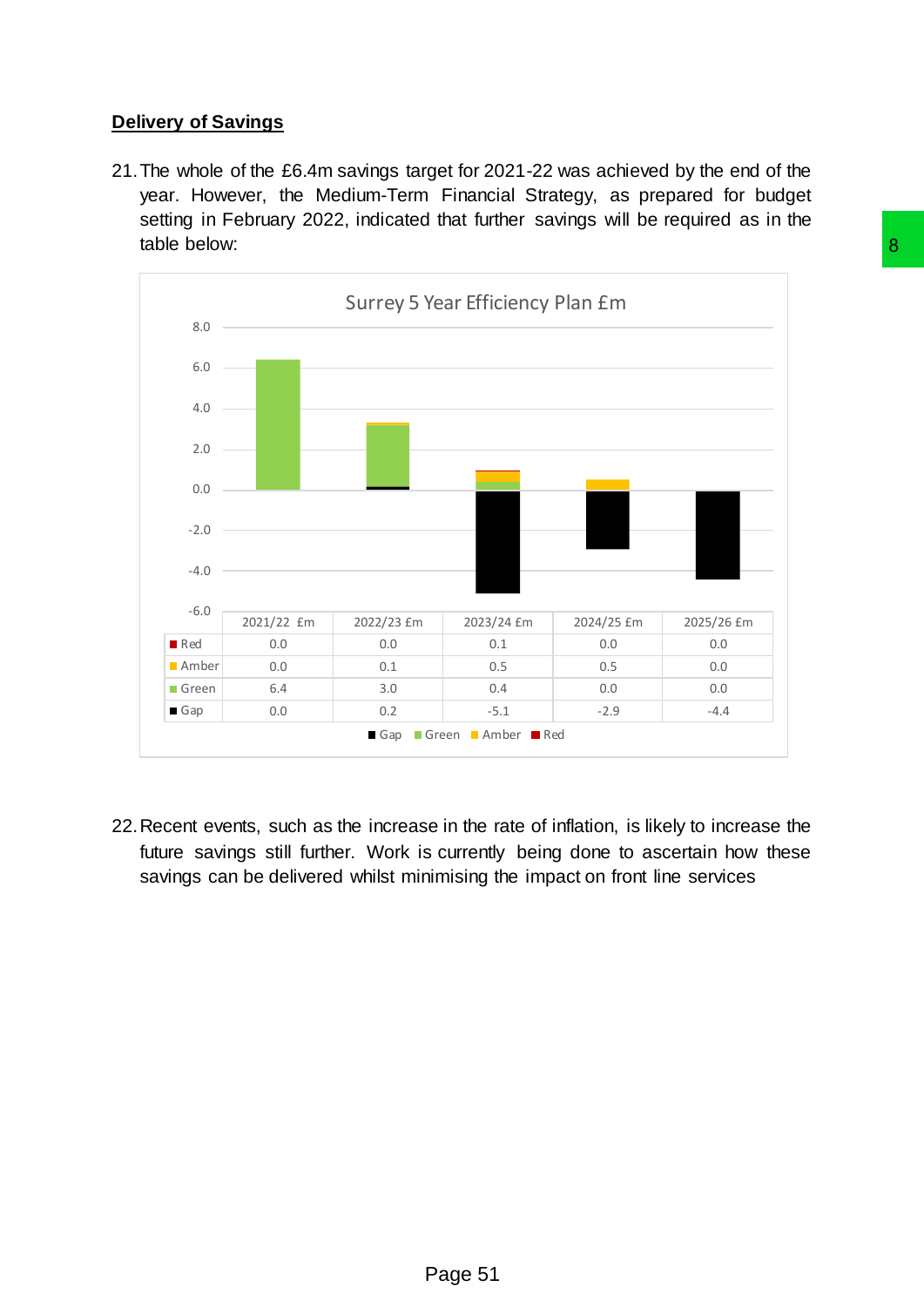## **Precept and Uplift Investment**

23.21/22 represented the second year in the Government's Uplift program for new officers. In addition, the PCC approved a precept increase in February 2021 to provide additional Police Officers and Staff to provide improved services to the public. The year-end position is shown in the table below:

| <b>Expected increase at March 2022</b>                                                                                              |                                | Investment<br>provided  | <b>Actual</b><br>At 31/3/22                   |
|-------------------------------------------------------------------------------------------------------------------------------------|--------------------------------|-------------------------|-----------------------------------------------|
| <b>Employee Group</b>                                                                                                               |                                | <b>FTE</b>              | <b>FTE</b>                                    |
| Police Officers - Uplift growth                                                                                                     |                                | 73.4                    | 73.4                                          |
| Police Officers - Precept growth                                                                                                    |                                | 10.0                    | 10.0                                          |
| Police Staff-Precept growth                                                                                                         |                                | 67.0                    | 59.0                                          |
| <b>Total</b>                                                                                                                        |                                | 150.4                   | 142.4                                         |
|                                                                                                                                     |                                |                         |                                               |
| <b>Capital Financial Performance for the Year</b><br>25. The table below gives a summary of Capital Spend against budget for the ye |                                |                         |                                               |
|                                                                                                                                     | 2021/22<br><b>Total Budget</b> | 2021/22<br><b>Spend</b> |                                               |
| <b>Capital Summary</b><br><b>DDaT Strategy</b><br>ERP                                                                               | £000<br>4,534                  | £000<br>1,817           |                                               |
| Commercial and Finance Services                                                                                                     | 5,329                          | 3,569                   | <b>Variance</b><br>£000<br>(2,716)<br>(1,760) |
| <b>Specialist Crime</b>                                                                                                             | 1,624                          | 1,098                   |                                               |
| Operations<br>Corporate Services                                                                                                    | 727<br>5,532                   | 785<br>483              | (526)<br>(5,049)                              |
| Local Policing                                                                                                                      | 438<br>18,185                  | 358<br>8,111            | (81)<br>(10, 074)                             |

24.As can be seen recruitment targets for Police Officers have been achieved. However, investment in police staff posts has not all been completed by the year end due to delays in recruiting caused by the challenging labour market at the moment.

## **Capital Financial Performance for the Year**

| <b>Capital Summary</b>          | 2021/22<br><b>Total Budget</b><br>£000 | 2021/22<br><b>Spend</b><br>£000 | <b>Variance</b><br>£000 |
|---------------------------------|----------------------------------------|---------------------------------|-------------------------|
| <b>DDaT Strategy</b>            | 4,534                                  | 1,817                           | (2,716)                 |
| ERP                             |                                        |                                 |                         |
| Commercial and Finance Services | 5,329                                  | 3,569                           | (1,760)                 |
| <b>Specialist Crime</b>         | 1,624                                  | 1,098                           | (526)                   |
| Operations                      | 727                                    | 785                             | 58                      |
| Corporate Services              | 5,532                                  | 483                             | (5,049)                 |
| Local Policing                  | 438                                    | 358                             | (81)                    |
| Total                           | 18,185                                 | 8,111                           | (10,074                 |

- 26.A capital budget of £19.3m was approved by the previous PCC in February 2021. In addition, slippage of £6.7m was carried froward from the previous year and there have been various other movements, such as transfer to revenue and further slippage resulting in an adjusted capital budget of £18.2m.
- 27.There have been significant underspends in areas such as DDaT, Commercial and Finance (which includes Vehicles) and Corporate (which includes BTF). This is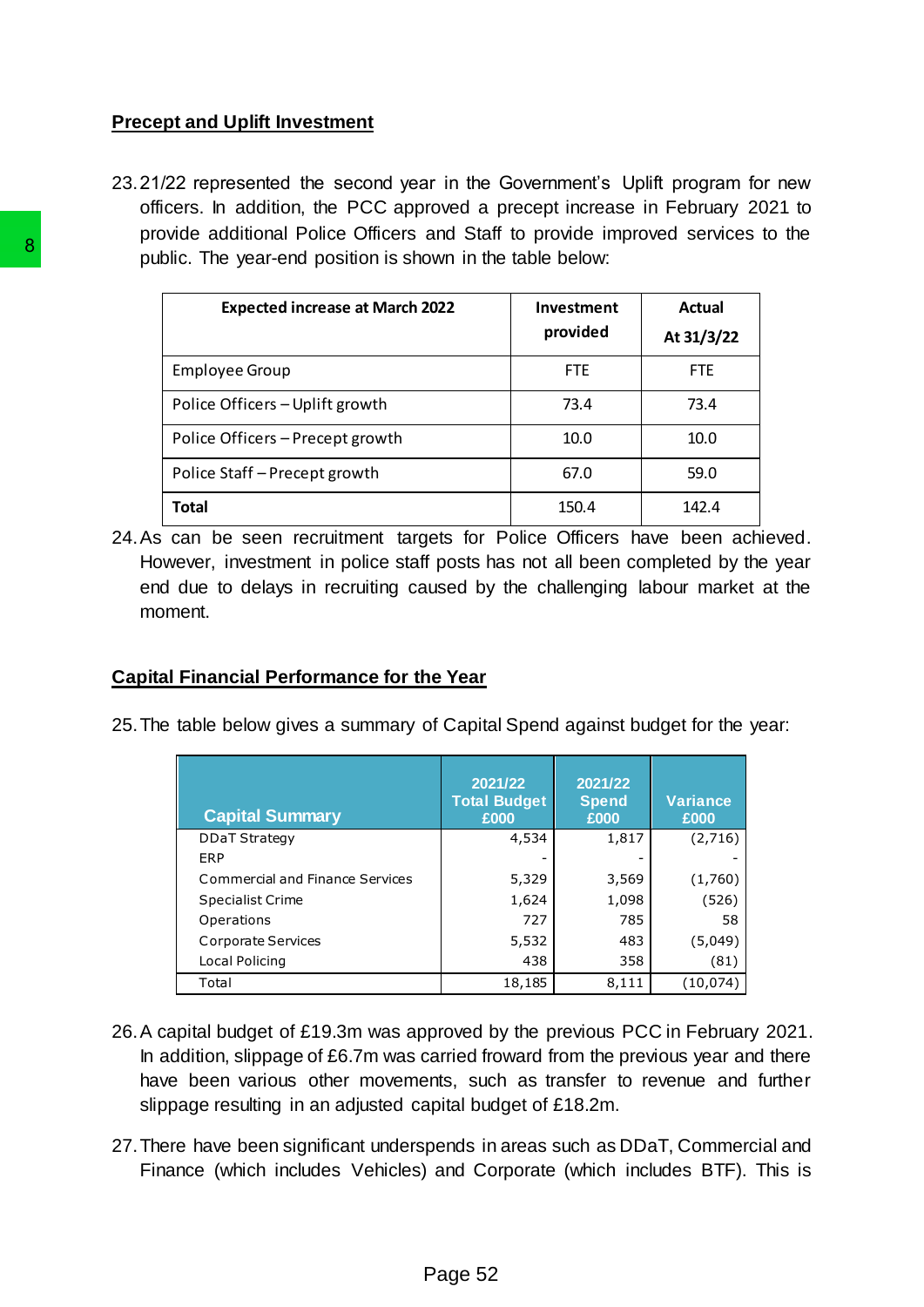mainly due to expenditure being reprofiled rather than actual savings and some of these will be carried forward in to 22/23. A more detailed report showing each scheme is in Appendix 1

28.The Force manages capital schemes over a rolling 2-year period enabling projects to be bought forward or deferred. During the year agreed budget virements of £2m have been approved and approval will be sought for a further £8.7m to be carried froward as follows:

| Scheme                        | Year<br>end £'000 | In<br>Year | Total  |
|-------------------------------|-------------------|------------|--------|
|                               |                   | £'000      | £'000  |
| <b>IT Strategy</b>            | 1,961             | 0          | 1,961  |
| Commercial & Finance Services | 2.008             | 1.887      | 3,895  |
| Specialist Crime              | 465               | 0          | 465    |
| Operations                    | 63                | 151        | 214    |
| Corporate Services            | 4,140             | 0          | 4,140  |
| Local Policing                | 81                | 0          | 81     |
| <b>TOTAL</b>                  | 8,718             | 2,038      | 10,756 |

29.Capital has been funded using a combination of funding sources as set out in the table below:

| Strategy<br>mmercial & Finance Services<br>ecialist Crime<br>erations<br>rporate Services<br>al Policing<br><b>TAL</b>                                                                                                                                                                                                                                                                                                                            | end £'000<br>1,961<br>2,008<br>465<br>63<br>4,140<br>81<br>8,718 | £'000<br>0<br>1,887<br>o<br>151<br>0<br>0 | £'000<br>1,961<br>3,895<br>465<br>214 |                       |
|---------------------------------------------------------------------------------------------------------------------------------------------------------------------------------------------------------------------------------------------------------------------------------------------------------------------------------------------------------------------------------------------------------------------------------------------------|------------------------------------------------------------------|-------------------------------------------|---------------------------------------|-----------------------|
|                                                                                                                                                                                                                                                                                                                                                                                                                                                   |                                                                  |                                           |                                       |                       |
|                                                                                                                                                                                                                                                                                                                                                                                                                                                   |                                                                  |                                           |                                       |                       |
|                                                                                                                                                                                                                                                                                                                                                                                                                                                   |                                                                  |                                           |                                       |                       |
|                                                                                                                                                                                                                                                                                                                                                                                                                                                   |                                                                  |                                           |                                       |                       |
|                                                                                                                                                                                                                                                                                                                                                                                                                                                   |                                                                  |                                           | 4,140                                 |                       |
|                                                                                                                                                                                                                                                                                                                                                                                                                                                   |                                                                  |                                           |                                       | 81                    |
|                                                                                                                                                                                                                                                                                                                                                                                                                                                   |                                                                  | 2,038                                     | 10,756                                |                       |
| ital has been funded using a combination of funding sources as set out in the<br>e below:                                                                                                                                                                                                                                                                                                                                                         |                                                                  |                                           |                                       |                       |
| <b>Source of Funding</b>                                                                                                                                                                                                                                                                                                                                                                                                                          | <b>Financing</b><br><b>YTD Actual</b><br>£m                      | <b>Financing</b><br><b>Budget</b><br>£m   |                                       | <b>Variance</b><br>£m |
| Home Office Capital Grant                                                                                                                                                                                                                                                                                                                                                                                                                         | 0.2                                                              |                                           | 0.2                                   |                       |
| <b>Other Grants and Income</b>                                                                                                                                                                                                                                                                                                                                                                                                                    | 0.0                                                              |                                           | 0.0                                   |                       |
|                                                                                                                                                                                                                                                                                                                                                                                                                                                   | 0.5                                                              |                                           | 4.3                                   |                       |
| Capital Receipts                                                                                                                                                                                                                                                                                                                                                                                                                                  |                                                                  |                                           |                                       |                       |
| Revenue Funding                                                                                                                                                                                                                                                                                                                                                                                                                                   | 6.4                                                              |                                           | 3.1                                   |                       |
| *Borrowing                                                                                                                                                                                                                                                                                                                                                                                                                                        | 0.0                                                              |                                           | 10.6                                  |                       |
| <b>Resources Carried Forward</b>                                                                                                                                                                                                                                                                                                                                                                                                                  | 1.1                                                              |                                           | 0.0                                   |                       |
| Total                                                                                                                                                                                                                                                                                                                                                                                                                                             | 8.2                                                              |                                           | 18.2                                  |                       |
| * Any borrowing is subject to PCC approval<br>to the delay in the new HQ project no new borrowing was required however<br>ets could also not be sold resulting in a shortfall in Capital Receipts. This meant<br>more capital schemes than budgeted had to be funded from revenue.<br>only borrowing entered in to by the PCC relates to £15.6m borrowed to fund<br>purchase of the Leatherhead site in March 2019. This is now in the process of |                                                                  |                                           |                                       |                       |
| g disposed of following the decision to redevelop Mount Browne.                                                                                                                                                                                                                                                                                                                                                                                   |                                                                  |                                           |                                       |                       |

- 30.Due to the delay in the new HQ project no new borrowing was required however assets could also not be sold resulting in a shortfall in Capital Receipts. This meant that more capital schemes than budgeted had to be funded from revenue.
- 31.The only borrowing entered in to by the PCC relates to £15.6m borrowed to fund the purchase of the Leatherhead site in March 2019. This is now in the process of being disposed of following the decision to redevelop Mount Browne.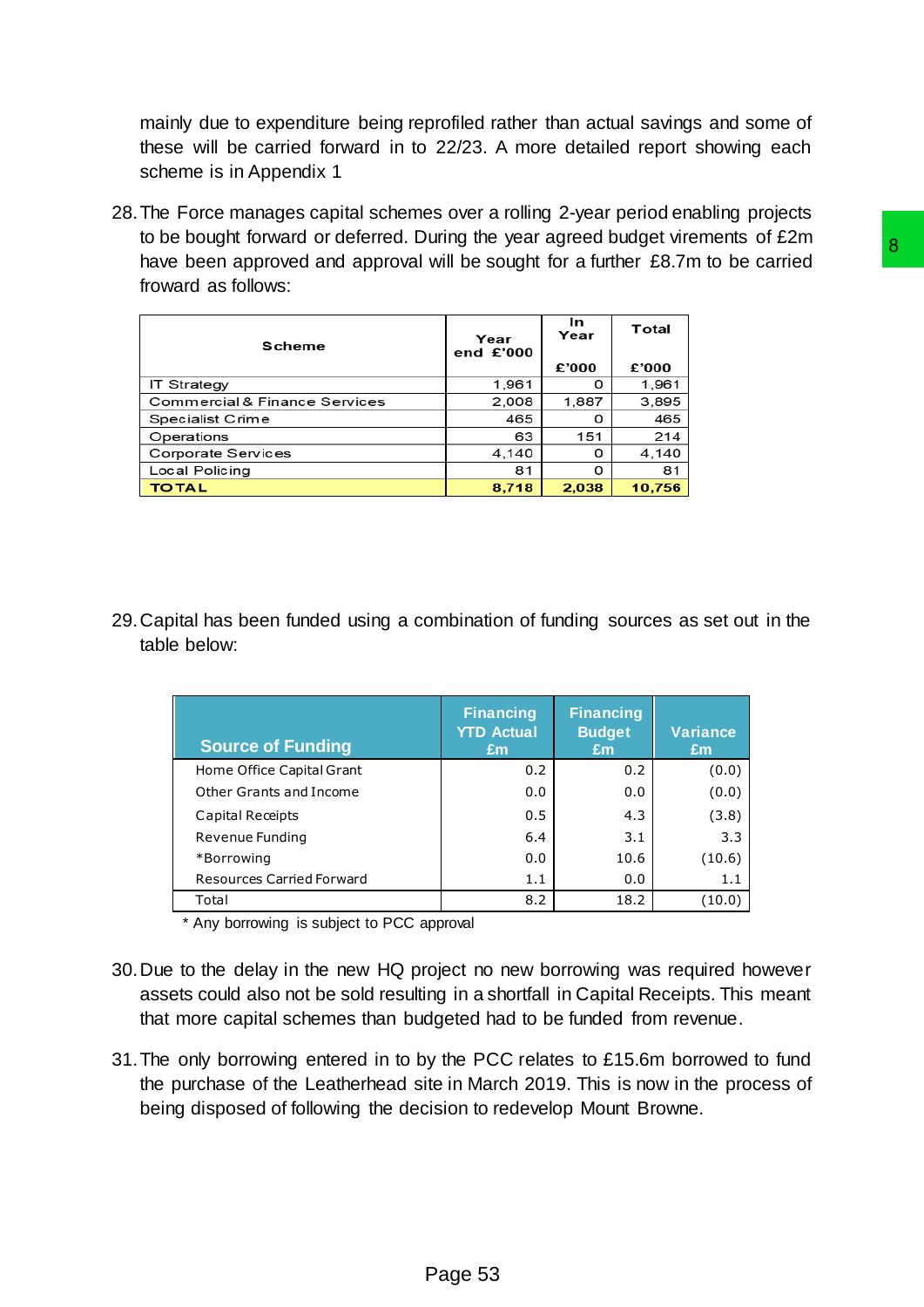## **Reserves**

- 32.All reserves are under the control of the PCC rather than the Force. The force has requested that the PCC approves the transfer of the underspend to reserves as follows:
	- £0.2m to the OPCC Operational Reserves representing the underspend on the OPCC budget;
	- £0.5m to Cost of Change Reserve to fund service investment;
	- £1.0m to the General Reserve to ensure it remains at 3% of expenditure - the minimum recommended by CIPFA.
- 33.The table below sets out the estimated unaudited reserves as at 31st March 2022 inclusive of the changes outlined above:

| <b>Provisions:</b><br>Restructuring Provision<br>Legal Claims Provision                                                                                                                            | £'000                                                           | £'000                                      | £'000                            |                                                                |
|----------------------------------------------------------------------------------------------------------------------------------------------------------------------------------------------------|-----------------------------------------------------------------|--------------------------------------------|----------------------------------|----------------------------------------------------------------|
|                                                                                                                                                                                                    | (109)<br>(2,931)                                                | 0<br>0                                     | 0<br>0                           | £'000<br>(109)<br>(2,931)                                      |
| <b>Total Provisions</b>                                                                                                                                                                            | (3,040)                                                         | 0                                          | 0                                | (3,039)                                                        |
|                                                                                                                                                                                                    | Balance at<br>31 March<br>2021                                  | Transfers<br>In                            | Transfers<br>Out                 | Balance at<br>31 March<br>2022                                 |
| <b>General Fund</b><br>General Fund<br>Chief Constable Reserve                                                                                                                                     | £'000<br>(7, 257)<br>(1,071)                                    | £'000<br>(1,035)<br>0                      | £'000<br>0<br>0                  | £'000<br>(8, 292)<br>(1,071)                                   |
| <b>Earmarked Reserves:</b><br><b>OPCC Operational Reserve</b><br>PCC Estate Strategy Reserve<br>Cost of Change Reserve<br>Ill Health/Injury Reserve<br>Covid19 Reserve<br><b>Insurance Reserve</b> | (1, 150)<br>(3,200)<br>(2,651)<br>(1,060)<br>(1,751)<br>(1,624) | (234)<br>0<br>(513)<br>0<br>(348)<br>(989) | 150<br>0<br>0<br>504<br>0<br>651 | (1, 234)<br>(3,200)<br>(3, 164)<br>(556)<br>(2,099)<br>(1,962) |
| <b>Total Reserves</b>                                                                                                                                                                              | (19, 764)                                                       | (3, 119)                                   | 1,305                            | (21, 578)                                                      |

34.The majority of reserves have been earmarked for specific projects or initiatives. In terms of non-earmarked reserves when Surrey's are compared to other Forces, they are at the lower end nationally

## **Audit**

35.The results, as presented, are unaudited and may be subject to change by the External Auditors. Although it is proposed that the statutory deadline for auditors to report for 21/22 be extended 30th November this is unlikely to be deliverable by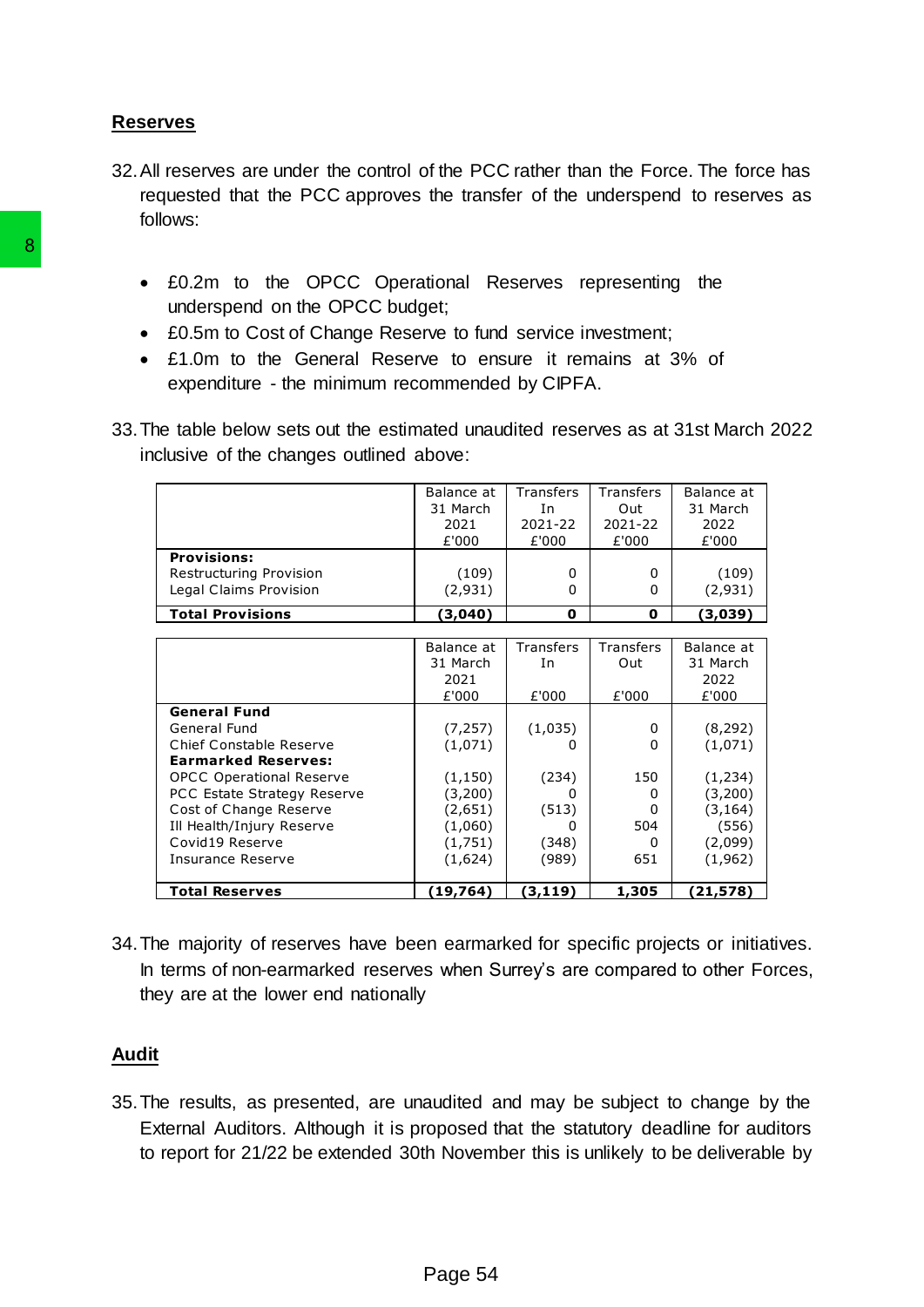audit firms. Although no significant changes to the results are expected any material changes will be reported to Panel members as appropriate.

## **Equalities and Diversity Implications**

36.There are none arising from this report

#### **Summary**

- 37.This year the Force has had to deal with the consequences of the end of the pandemic after the period of lockdown. This not only lead to an increase in demand for services as crime picked up but also as the economy improved difficulty in filling staff posts. This was mainly because the Force was unable to match the pay offered in the private sector and indeed this is worsening as we move in to 2022/23. This resulted in a greater number of vacant posts than expected which whilst having a financial benefit has put strain on some parts of the organisation.
- 38.Officer numbers have been maintained through the uplift program but the need to provide officer for G7 and other international conferences has taken officers away from Surrey. Although this also has been a financial benefit it has also increased the level of overtime needed to maintain services.
- 39.A number of Capital projects, particularly those related to IT, have not proceeded as quickly as they should have, and this is reflected in the level of carry forwards requested. The largest slippage was caused by a reappraisal of the new HQ project however now the final direction has been determined this should proceed at pace.
- 40.All these factors together have meant that the budget has been significantly underspent for the year enabling more revenue to be used for capital and for money to be put in to reserves. However, these benefits are only one off rather than ongoing. i.e. G7 was only in 2021/22, staff posts still need to be filled etc. Hence whilst this year has ended well and enabled money to be put in to reserves it does not address the longer-term financial pressures the Force has. In order to meet these more transformational changes will be required and the work on identifying this has just commenced. The increase in reserves this year will help with the delivery of this change by providing investment to generate savings, deliver efficiency and improve performance. **Book and the consequences of the end of the local with the consequences of the end of the lead to an inforcese in demand wals as the economy improved difficulty in filling ause the Force was unable to match the pay and th**